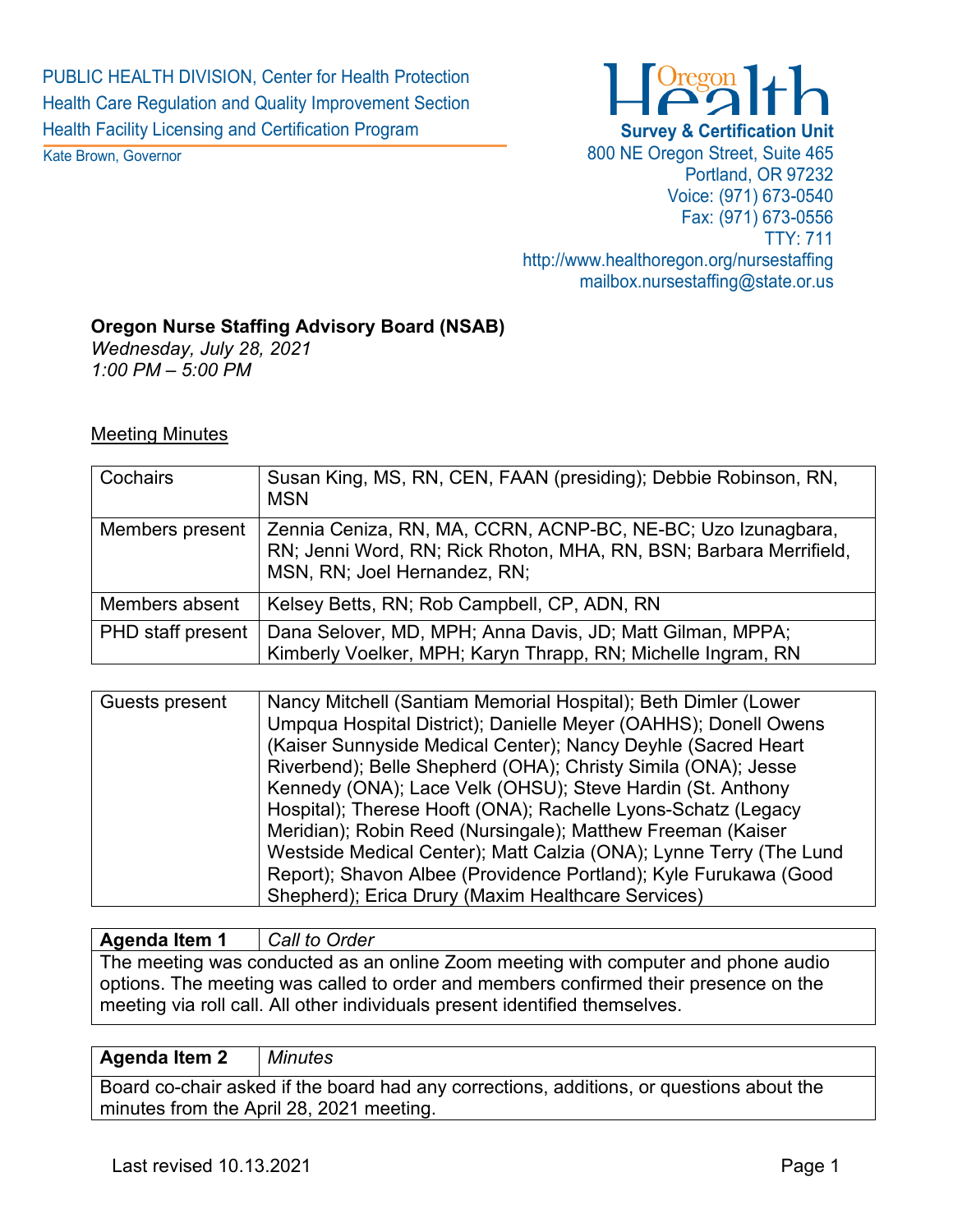Motion to approve April minutes as written: Susan King Seconded: Debbie Robinson Motion passed

## **Agenda Item 3** *Membership Updates & Program Updates*

K. Voelker stated that there were two nurse manager and one direct care position open. She stated that R. Rhoton had accepted a new position that made him ineligible for the board and that this would be his final meeting on the NSAB. She thanked R. Rhoton for his service on the board and stated that after this meeting, there would be three nurse manager positions open.

Board co-chair asked for an update with candidate applications.

K. Voelker stated that OHA had recommended candidates to the Governor's Office.

D. Selover stated that OHA had received applications from three direct care candidates and ten nurse manager candidates. She stated that the Governor's Office was attempting to get more applications to the board and explained that OHA preferred to have a pool of candidates to choose from.

Board co-chair asked about OHA mandatory training requirements for board members and whether the training was for all board members or only new members.

K. Voelker was uncertain whether continuing board members were required to take the mandatory trainings and stated she would confirm who needed to take the trainings.

K. Voelker announced that that management of the NSAB support was moving from M. Gilman to A. Davis due to internal reorganization.

D. Selover stated that OHA was reorganizing because OHA had received funding for new positions and stated that OHA would give the board updates on the new positions. D. Selover also thanked M. Gilman for his work with the board and explained that he was still in the same program but now working on regulation of In-Home Care agencies.

Board co-chair asked what new positions OHA was going to fill first.

D. Selover stated that hiring additional surveyors was OHA's top priority and that OHA had already started the process to hire additional surveyors.

| <b>Action Item(s)</b> | • OHA to confirm whether continuing board members are required<br>to complete mandatory trainings |
|-----------------------|---------------------------------------------------------------------------------------------------|
|                       |                                                                                                   |

**Agenda Item 4** *Status Updates Nurse Staffing Waivers*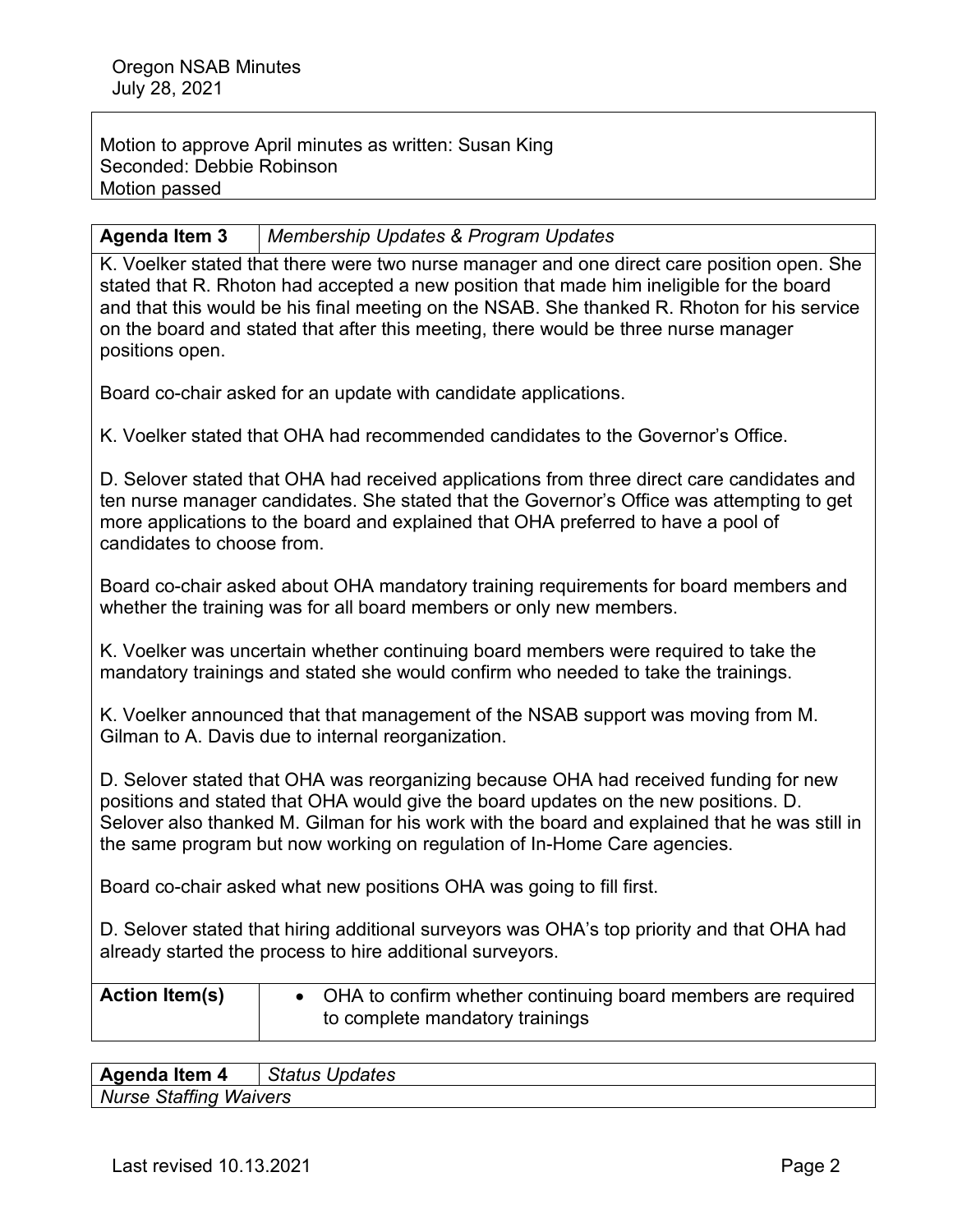K. Voelker presented the nurse staffing waiver dashboard showing the number of initial, subsequent, renewal, partial denial, expired, and lapsed nurse staffing requests for large hospitals.

Board member asked about the process for renewing waivers after the waivers had expired.

K. Voelker explained that OHA requests hospitals to submit renewal requests one month before the waiver expires, and if the waiver expires while OHA is processing the renewal request, OHA will extend the expiration date for the existing waiver. She explained that any request initiated after a waiver's expiration would be considered a lapsed request.

A. Davis clarified that hospitals only needed a waiver if the proposed staffing deviated from rule requirements. She explained that waiver approval letters contain the waiver's expiration date, but hospitals sometimes struggled with tracking that information, especially if there was a change in nursing leadership at the hospital.

K. Voelker presented a chart showing the types of units covered by granted nurse staffing waivers and noted that most waivers covered procedural units. She stated that the "Other" category contained pediatric and medical/surgical units, as well as specialized care.

Board co-chair asked whether hospitals were requesting psychiatric technicians to count towards the minimum number for units covered in the psychiatric category.

K. Voelker confirmed that psychiatric units were requesting psychiatric technicians and mental health technicians to count towards minimum number requirements.

K. Voelker announced that OHA had received a waiver request that would utilize technicians in a way that OHA had not seen and stated that OHA wanted the board's guidance on the waiver request.

A. Davis stated that the request was for the entire hospital to use technicians in lieu of the second nursing staff member, and she stated that OHA had not seen this type of hospitalwide request except at specialty hospitals.

Board co-chair stated that this could be a misapplication of the waiver and that she would like the board to discuss the waiver more.

K. Voelker asked the board to confirm whether it wanted OHA to invite the hospital to discuss its waiver at the October 2021 board meeting. The NSAB confirmed that it wanted OHA to invite the hospital to present its waiver request at the next NSAB meeting.

K. Voelker presented charts showing the initial, subsequent and renewal waiver requests by year. The board did not have any follow-up questions on these charts.

*Nurse Staffing Surveys*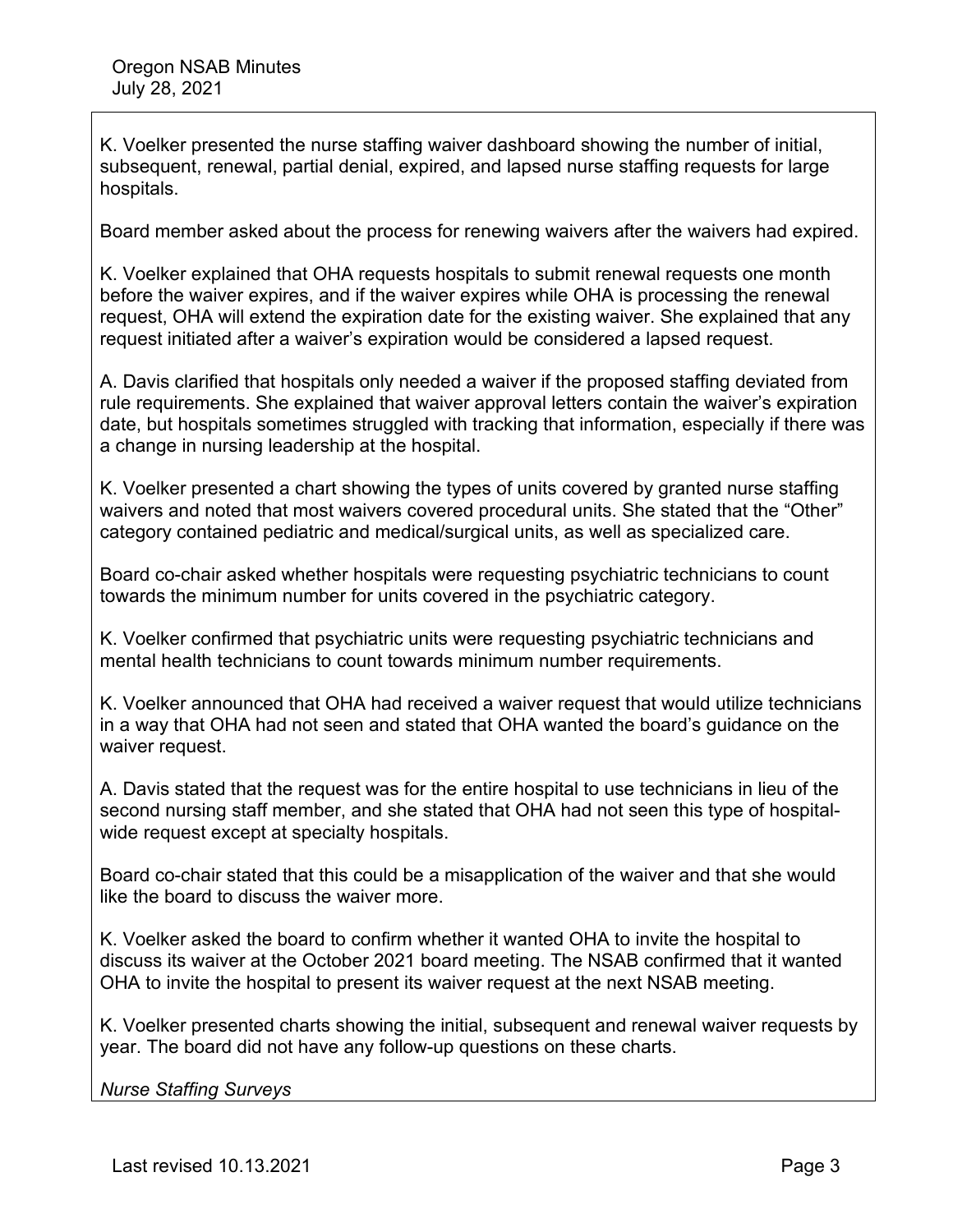K. Voelker presented the survey dashboard for Cycle 1 and explained that Wallowa had had its Plan of Correction (POC) accepted after the dashboard was created. She presented the Cycle 2 dashboard and explained that OHA had completed eight surveys during Cycle 2, which was the same number of surveys completed by July in Cycle 1. She stated that surveyors were not needing to delay the exit dates for Cycle 2; for Cycle 1, surveyors needed to delay the exit date for four out of eight surveys in the early months of survey.

Board co-chair noted that OHSU's POC looked like it was late, and she asked OHA to explain its process for checking-in with hospitals with overdue POCs.

K. Voelker stated that OHSU had requested an extension, which OHA had granted. She stated that OHSU had since submitted its POC and that OHA was in the process of reviewing it.

A. Davis clarified that because the dashboards are now sent out with the board packet, the information is not as up to date.

## *Nurse Staffing Complaint Investigations*

K. Voelker presented the nurse staffing complaint investigation dashboard and highlighted new information, including the investigation completed at Legacy Emanuel Medical Center and the revisit survey completed at Good Samaritan Regional Medical Center. She stated that OHA had used the new process proposed by the Process Improvement Committee (PIC) for Good Samaritan Regional Medical Center's revisit survey.

A. Davis added that Good Samaritan Regional Medical Center's revisit survey reflected the hospital had returned to compliance and that the full report was posted on the nurse staffing website.

Board member asked for more information about the complaint intake process.

K. Voelker stated that when OHA receives complaints, it completes an initial review of the complaint to determine if more information is needed. If more information is needed, OHA contacts the complainant to get more information. Once OHA receives additional information, the complaint goes to the Hospital Complaint Triage Team for review, which will determine what actions OHA has the authority to take, such as an unannounced investigation. K. Voelker stressed the importance of complaints including the date of the problem, the name of the individual affected by the problem, the unit where the problem happened, and a clear description of the problem.

Board member asked how many complaints OHA closed because it did not receive additional information from the complainant.

K. Voelker stated that she did not have that information available, and she stressed the importance of responding when OHA asks follow-up questions. She stated that OHA usually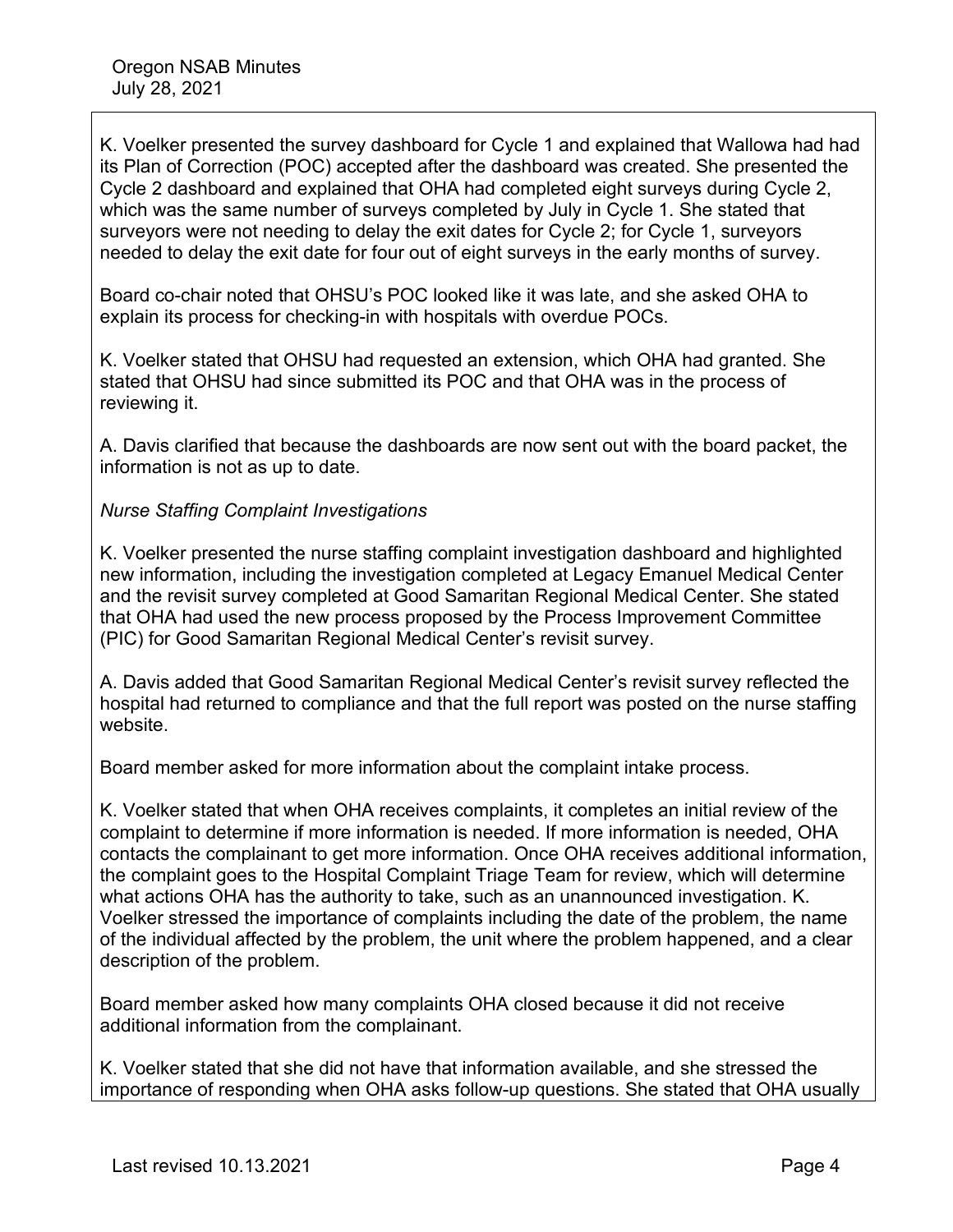keeps the complaint open for three weeks to let complainants respond, but that OHA eventually closes the complaint if it cannot get information needed to determine jurisdiction. She stated that OHA sends nurse staffing complainants a letter explaining why OHA closed the complaint.

A. Davis explained that if complainants send more information after OHA closes the complaint, OHA would reopen the complaint.

Board member asked if OHA made referrals if the complaint was not within HCRQI's jurisdiction.

A. Davis confirmed that OHA referred complainants to the correct group if it was not within HCRQI's jurisdiction. She clarified that referrals were more common for patient care complaints than nurse staffing complaints.

Board member asked how OHA processes complaints sent in by nursing unions.

A. Davis states that those complaints go through the same process as complaints sent in by individuals. She stated that if OHA receives the complaint from a third-party, OHA will need to find out who can provide additional information about the complaint.

K. Voelker stated that OHA's preference was to receive complaints from firsthand sources, but that OHA accepted complaints regardless of who sent them in.

Board member asked whether the Hospital Complaint Triage Team was a committee at OHA and asked if it maintained agendas and meeting minutes.

A. Davis stated that the Hospital Complaint Triage Team was made up of hospital surveyors and surveyors from other programs, like hospice and home health, but that the team focused on hospital complaints. She explained that the team did not keep minutes because they discussed complaints, which were confidential, and that the agendas were just lists of complaints they were reviewing. She explained that she was part of those meetings, as well as K. Voelker and an administrative support person.

Board co-chair noted that the OHA website included the Complaint Intake Form and the Nurse Staffing Addendum, and she asked whether OHA would accept a complaint if the complainant only submitted the Nurse Staffing Addendum.

K. Voelker confirmed that OHA would still accept the complaint and stated that OHA would follow-up with the complainant if any information was missing. She stated that OHA would also accept the complaint if the complainant only submitted the Complaint Intake Form and would also follow up to request any missing information.

D. Selover stated that if OHA receives multiple complaints for the same facility, OHA will combine those complaints into a single investigation and report. She also explained how hospitals are expected to address deficiencies hospital-wide, and not only in surveyed units.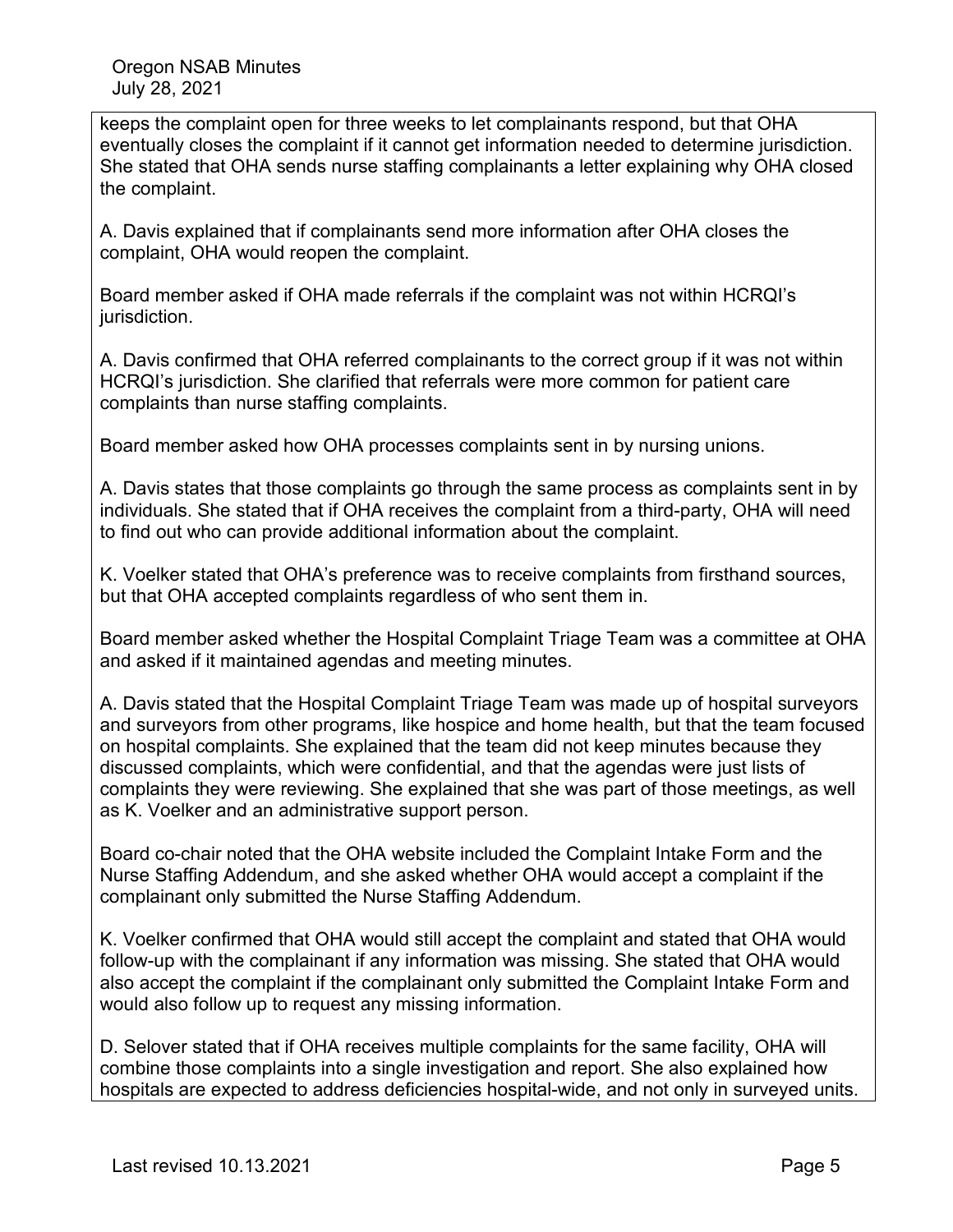| Board member expressed concern about seeing meaningful staffing changes and noted that<br>some direct care nurses were now filing concerns with the Bureau of Labor and Industries<br>(BOLI) and the Centers for Medicare & Medicaid (CMS).                                  |                                                                                                                                                                                                                                                                                                                          |  |  |
|------------------------------------------------------------------------------------------------------------------------------------------------------------------------------------------------------------------------------------------------------------------------------|--------------------------------------------------------------------------------------------------------------------------------------------------------------------------------------------------------------------------------------------------------------------------------------------------------------------------|--|--|
| A. Davis clarified that BOLI and CMS had different areas of jurisdiction and were not<br>responsible for enforcing the nurse staffing law.                                                                                                                                   |                                                                                                                                                                                                                                                                                                                          |  |  |
| Board co-chair proposed that OHA add time to the January 2022 meeting to discuss the<br>difference between state and federal complaints.                                                                                                                                     |                                                                                                                                                                                                                                                                                                                          |  |  |
| A. Davis confirmed that OHA would add that topic as an agenda item for January 2022 and<br>stated that OHA could also add it to the board member orientation.                                                                                                                |                                                                                                                                                                                                                                                                                                                          |  |  |
| Board member asked about the notification process for when an unannounced complaint<br>investigation is combined with an announced triennial survey.                                                                                                                         |                                                                                                                                                                                                                                                                                                                          |  |  |
| A. Davis stated that OHA announces the survey but not the complaint investigation, and<br>OHA informs the hospital about the complaint investigation during the entrance conference.                                                                                         |                                                                                                                                                                                                                                                                                                                          |  |  |
| K. Voelker updated the board on the status of Cycle 2 surveys and noted that OHA was in<br>the process of creating additional Explanation Guides. She stated that OHA could create a<br>nurse staffing survey process FAQ and asked the board whether that would be helpful. |                                                                                                                                                                                                                                                                                                                          |  |  |
| Board co-chair asked whether there were additional questions not addressed in existing<br>interpretive guidance.                                                                                                                                                             |                                                                                                                                                                                                                                                                                                                          |  |  |
| K. Voelker stated that there were some questions that were not addressed in interpretive<br>guidance that surveyors address while on site.                                                                                                                                   |                                                                                                                                                                                                                                                                                                                          |  |  |
| Board co-chair was uncertain whether the nurse staffing survey process FAQ would be<br>helpful and stated that the board could ask the surveyors more about it later in the meeting.                                                                                         |                                                                                                                                                                                                                                                                                                                          |  |  |
| <b>Action Item(s)</b>                                                                                                                                                                                                                                                        | OHA to invite hospital to speak at the October 2021 quarterly<br>meeting regarding its waiver request<br>OHA to add time to the January 2022 quarterly meeting to<br>discuss the difference between state and federal complaints<br>OHA to add state and federal complaints discussion to the NSAB<br>member orientation |  |  |

| Agenda Item 5    | <b>Committee Updates</b> |
|------------------|--------------------------|
| Acuity Committee |                          |

ן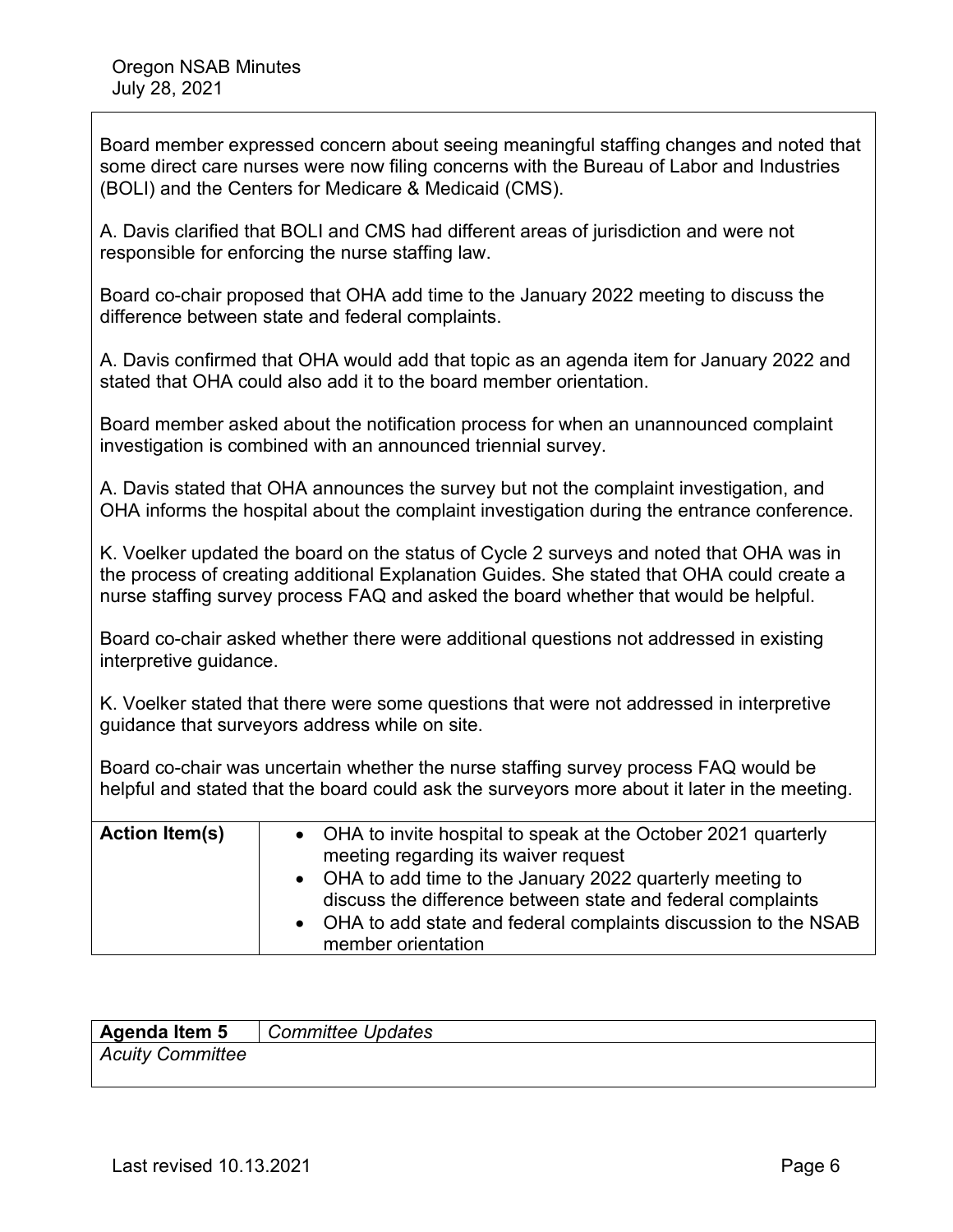K. Voelker updated the board on the status of the Acuity & Intensity Interpretive Guidance and stated that OHA had distributed it via its listerv, emailed it directly to hospital CNOs and nurse staffing committee co-chairs, and shared the guidance with the Oregon Nurse Staffing Collaborative. She stated that OHA had not received any questions about the interpretive guidance.

Board co-chair stated the board could ask surveyors about utilization of the interpretive guidance later in the meeting.

## *Civil Monetary Penalties Committee*

K. Voelker stated that the Civil Monetary Penalties (CMP) Committee had held its first meeting on July 26, 2021, during which the committee approved its charter and goals. She explained that the CMP Committee intended to fulfill its charter by the end of 2021 so it could present its work at the January 2022 NSAB meeting, and she stated that she would send the finalized charter to the full board.

| <b>Action Item(s)</b><br>OHA to send NSAB finalized CMP Committee charter |
|---------------------------------------------------------------------------|
|---------------------------------------------------------------------------|

| <b>Agenda Item 6</b> | <b>Action Items</b><br>Oper |
|----------------------|-----------------------------|
|                      |                             |

*Hospital Surge*

D. Selover discussed the hospital surge and stated that OHA Incident Management Team, led by the Health Security and Preparedness (HSPR) program, met regularly to discuss hospital capacity. She noted how patients had delayed care during the pandemic, leading to higher acuity when they presented to the hospital for treatment. She stated that hospitals were seeing record patient volumes and record admissions, and that OHA was looking at solutions to help address the patient surge.

Board co-chair asked whether HSPR was a committee within OHA.

D. Selover explained that HSPR was the program at OHA responsible for managing disaster preparedness and response.

Board co-chair asked whether HSPR advised on the hospital surge and whether the board could expect any recommendations from the program.

D. Selover stated there were ongoing workgroups to address issues related to COVID, wildfires, and the hospital surge. She stated that the workgroup was unlikely to issue a formal recommendation and could communicate solutions to the Area Trauma Advisory Board (ATAB).

Board member noted that there were more patients who would normally be overnight being moved to same-day surgeries and asked whether OHA would provide any guidance to facilities on elective surgeries.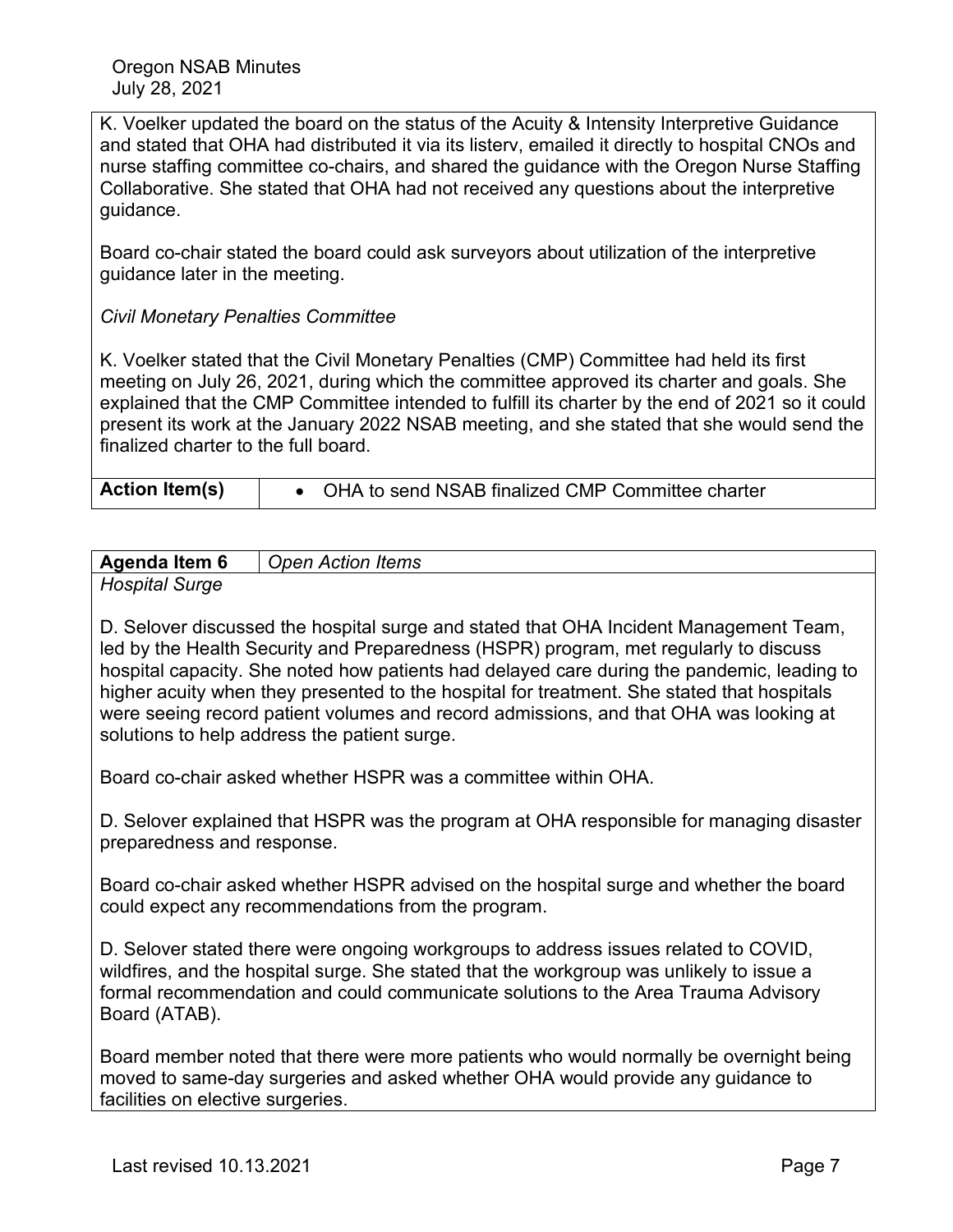D. Selover stated that decisions related to individual patients' treatment were made by providers and facilities. She also stated that hospitals were cancelling some procedures that required inpatient beds and that those decisions are made by providers.

## *Plan of Correction (POC) Challenges*

K. Voelker presented slides showing challenges with Plans of Correction (POCs) during the first survey cycle. For the three hospitals still in the Cycle 1 POC approval process, she showed how many POCs OHA had reviewed, how many tags the hospital still needed to correct, and whether OHA had a conference call with the hospital. She shared common challenges, how many hospitals had submitted five or more POCs, and how many tags each hospital with at least five POCs needed to correct per POC version. She stated that sometimes hospitals would get close to having an acceptable POC and then change previously approved tags, causing the hospital to have to re-address those tags.

Board member stated that tags that were closest to the patient were more significant and asked whether OHA could weight more significant tags.

K. Voelker stated that the Process Improvement Committee (PIC) had addressed that issue by recommending changes to how surveyors focused their time during triennial and revisit surveys. She explained that OHA does not weight tags differently and that any deficiency found during a survey would require a POC.

K. Voelker presented slides showing the most challenging tags for hospitals to address during the POC approval process, the reasons why hospitals struggled with these tags, and what conference calls focused on. She explained the ways OHA offers conference calls to hospitals struggling with their POCs.

Board co-chair stated that a change in nursing leadership should not result in difficulty getting a POC submitted since there were other regulatory requirements hospitals were used to adapting to during leadership changes.

Board member asked why Tag E646, related to meal and rest break requirements, was not included in the slides. He noted that the board had had many discussions about meal and rest breaks being a continuing challenge.

K. Voelker explained that Tag E646 was often cited during Cycle 1, but that hospitals had not struggled with correcting that deficiency during the POC approval process.

Board co-chair stressed the importance of completing a revisit survey to ensure that POCs are implemented.

K. Voelker stated that OHA planned to complete revisit surveys for the second cycle in line with statutory requirements.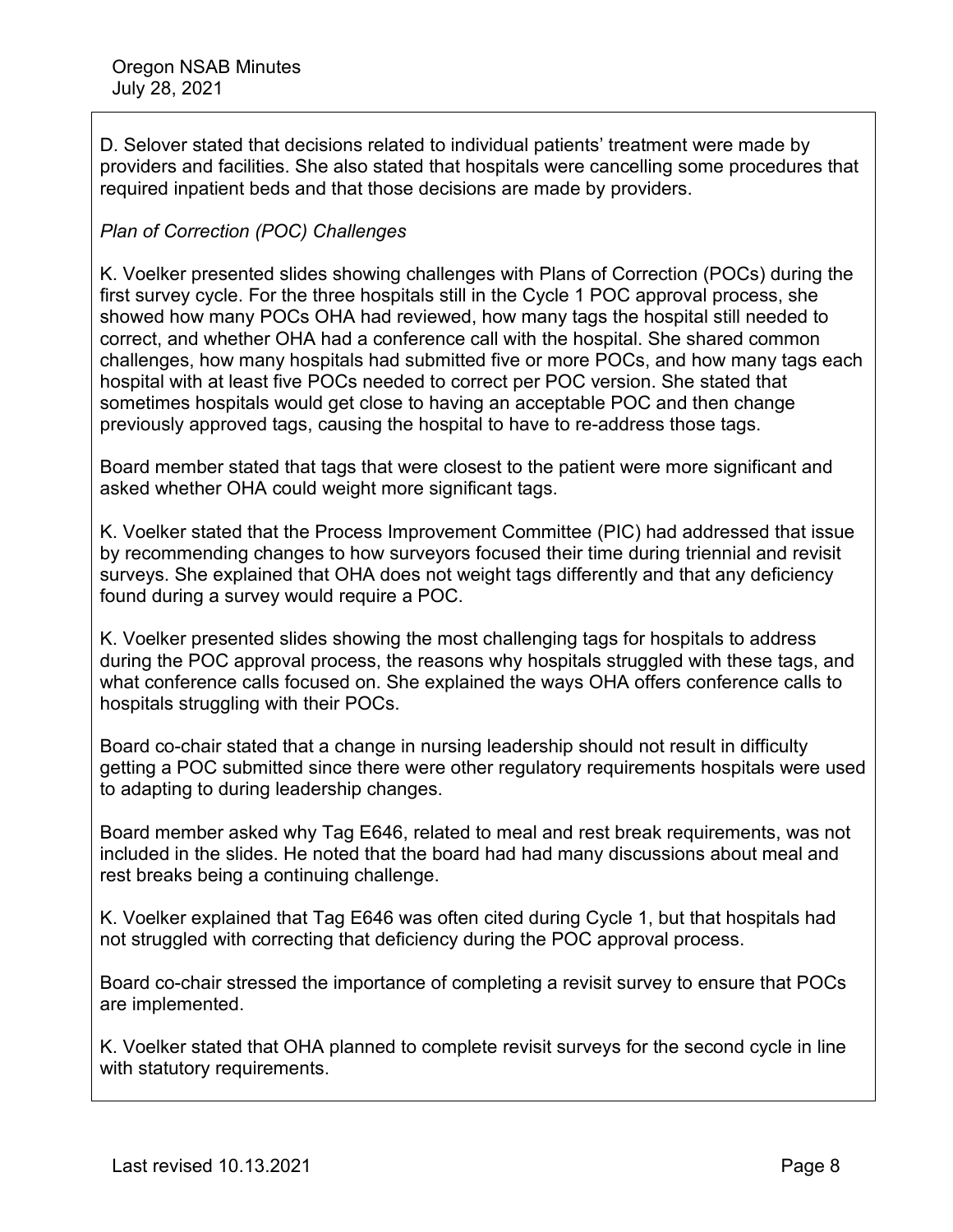#### *Annual Legislative Report*

K. Voelker provided an update on the status of the legislative report and stated that board co-chairs were currently reviewing the draft. She stated that OHA was going to add more information about HB 3016 and additional funding to the report.

Board co-chair explained the drafting process to new members and confirmed that the NSAB approved of the current drafting process.

**Agenda Item 7** *Break*

Board co-chair called for a five-minute break.

**Agenda Item 8** *Program Improvement*

A. Davis presented slides about the rulemaking process and the role of Rules Advisory Committees (RACs). She explained that the NSAB members made up the RAC for HB 3016, but the board could form a committee to workshop the proposed rule. She stated that the board could propose other rule changes but due to the short timeline for HB 3016, OHA would only be able to address consensus proposals at this time.

Board co-chair asked about the possibility of creating temporary rules for HB 3016 so the board could have time to complete a comprehensive rule review.

A. Davis stated that temporary rules can only last six months, which may not be enough time for the board to complete a comprehensive rule review.

Board co-chair stated that the board should focus on HB 3016 now and create a new committee to complete a comprehensive rule review at a future date.

D. Selover suggested that members in the HB 3016 Rules Committee could continue serving in 2022 if they were still interested in reviewing other rules.

A. Davis discussed the requirements created by HB 3016 and highlighted what the RAC would need to address.

Board co-chair asked whether the board agreed with forming a Rules Committee to look at HB 3016 immediately and to address other rule proposals in the future.

Board co-chair wondered if the committee could look at the issue of allowing technicians to count towards the minimum number and asked OHA if that could be addressed under rule.

A. Davis stated that allowing technicians to count towards the minimum number would require a statutory change.

D. Selover stated that consensus proposals that did not have an associated financial impact could be added to the OHA housekeeping bill.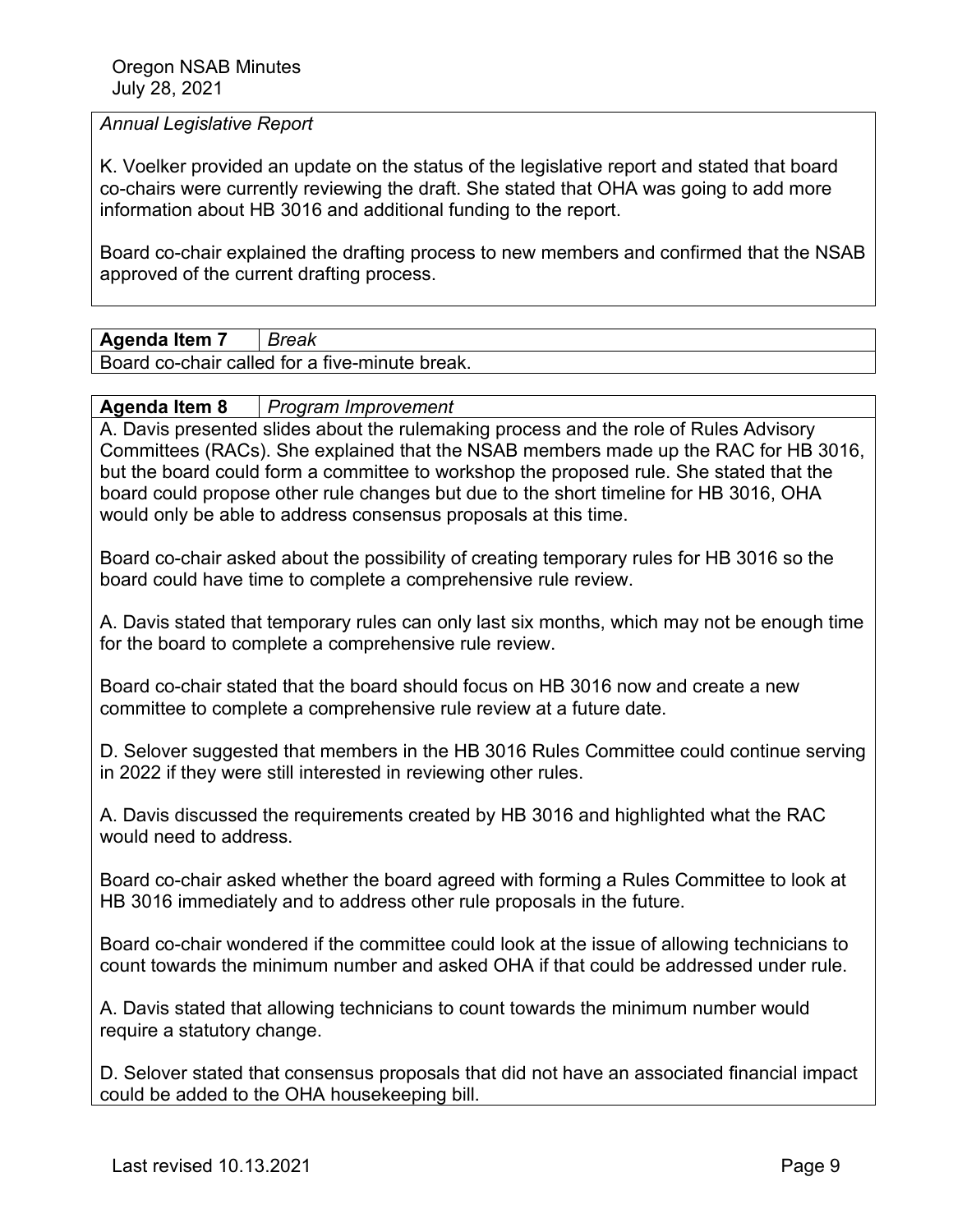Board co-chair asked about the timeline for the OHA housekeeping bill.

D. Selover stated that the bill was presented for odd-year sessions, but that OHA should be aware of the NSAB proposals by the end of 2021.

Board co-chair requested that statute changes be discussed at the next NSAB meeting and stated she agreed with the other board co-chair that the Rules Committee should only focus on HB 3016.

Motion to form a Rules Committee for HB 3016 – Debbie Robinson Seconded – Jenni Word Motion passes

The following board members volunteered to participate on the Rules Committee for HB 3016: Joel Hernandez, Jenni Word, Susan King, Uzo Izunagbara, Debbie Robinson, and Zennia Ceniza.

| <b>Action Item(s)</b> | • NSAB to discuss consensus statute change requests at October |
|-----------------------|----------------------------------------------------------------|
|                       | 2021 quarterly meeting                                         |
|                       | • OHA to schedule meetings for Rules Committee for HB 3016     |
|                       |                                                                |

### **Agenda Item 9** *Nurse staffing surveyor discusses survey activities* A. Davis introduced surveyors K. Thrapp and M. Ingram to the board and noted the board had questions about onsite investigations, issues happening with onsite interviews, and surveyors' experience with tools that were being completed by the hospital.

K. Thrapp stated that OHA had completed eight surveys during the second survey cycle, for a total of 22 units surveyed. She stated that the interviews on the units took about an hour to complete and that surveyors were receiving useful information during that interview that aligned with documentation the surveyors reviewed.

Board co-chair noted she had heard confusion about minimum numbers and asked for the difference between minimum, core and target staffing.

K. Thrapp stated that core staffing and target staffing could mean different things in different organizations, so OHA did not use that language and used the minimum number definition. She stated that surveyors encountered different language during surveys and that they worked with hospitals to determine how the numbers were being used.

Board member suggested that nurse staffing plans be developed to state that nurses will not exceed a certain number of patients.

K. Thrapp clarified that that would be considered a staffing ratio and that the rules required nurse staffing plans to state the minimum numbers of nursing staff members on specified shifts. She clarified that hospitals could have a ratio in the plan as reference but that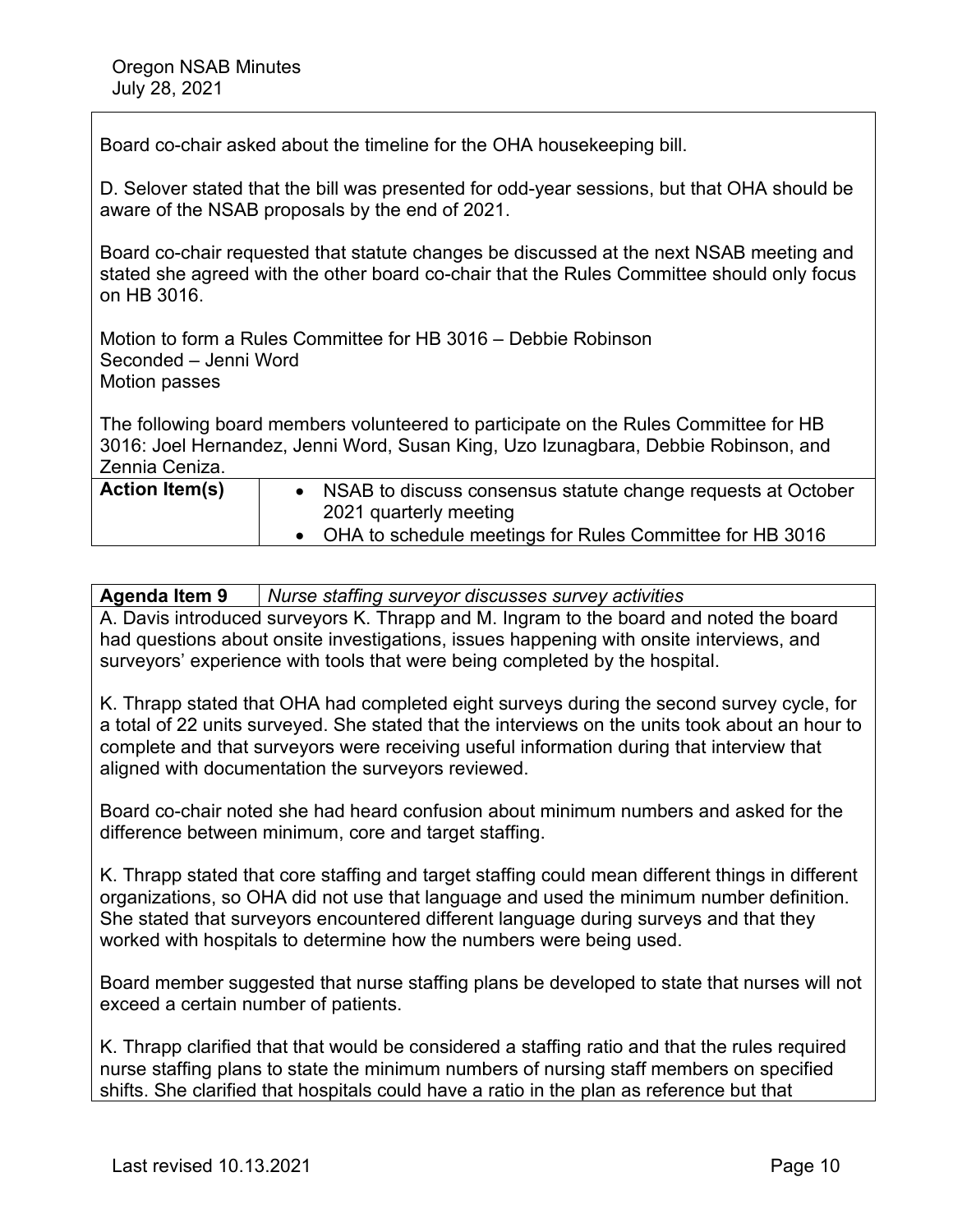hospitals would not meet rule requirements if the plan did not also include the minimum numbers.

Board member asked whether surveyors had experienced difficulty enforcing the nurse staffing rules during the pandemic due to implementation of facility disaster plans.

K. Thrapp explained that there were varying levels of understanding of when hospitals implemented their facility disaster plans, and surveyors were finding that some hospital staff thought facility disaster plans had been implemented when they had not. She stated that most units that reported the facility disaster plan was implemented also reported that their unit was unaffected by the implementation.

A. Davis added that OHA had created a new Facility Disaster Plan tool to help surveyors assess whether a facility disaster plan was implemented.

Board member asked whether surveyors were seeing short-stay or pop-up units being created due to the pandemic, and whether those units had nurse staffing plans approved by the hospital nurse staffing committee.

K. Thrapp said that surveyors had not seen that very often, but that they had investigated a complaint about that earlier in the year.

Board member asked whether the temporary unit would require an approved nurse staffing plan before or after developing the unit.

K. Thrapp confirmed that the unit would need a nurse staffing plan before staffing the unit.

Board co-chair thanked the surveyors for their time speaking with the board.

## **Agenda Item 10** *Emerging Issues in nurse staffing*

Board member requested more information from nurse managers on the board about how their hospitals are managing the surge.

Board member discussed how his hospital had created surge-related nurse staffing plans well in advance of the current surge but was still having difficulty finding spaces for patients due to patient census throughout the region. He explained how his hospital had twice daily huddles to plan for staffing.

Board member stated that her hospital was having difficulty finding beds for patients and l was struggling with transferring patients due to the strain throughout her region. She explained that her hospital was on divert due to lack of nursing staff.

Board co-chair asked if there were any other emerging issues the board would like to bring forward.